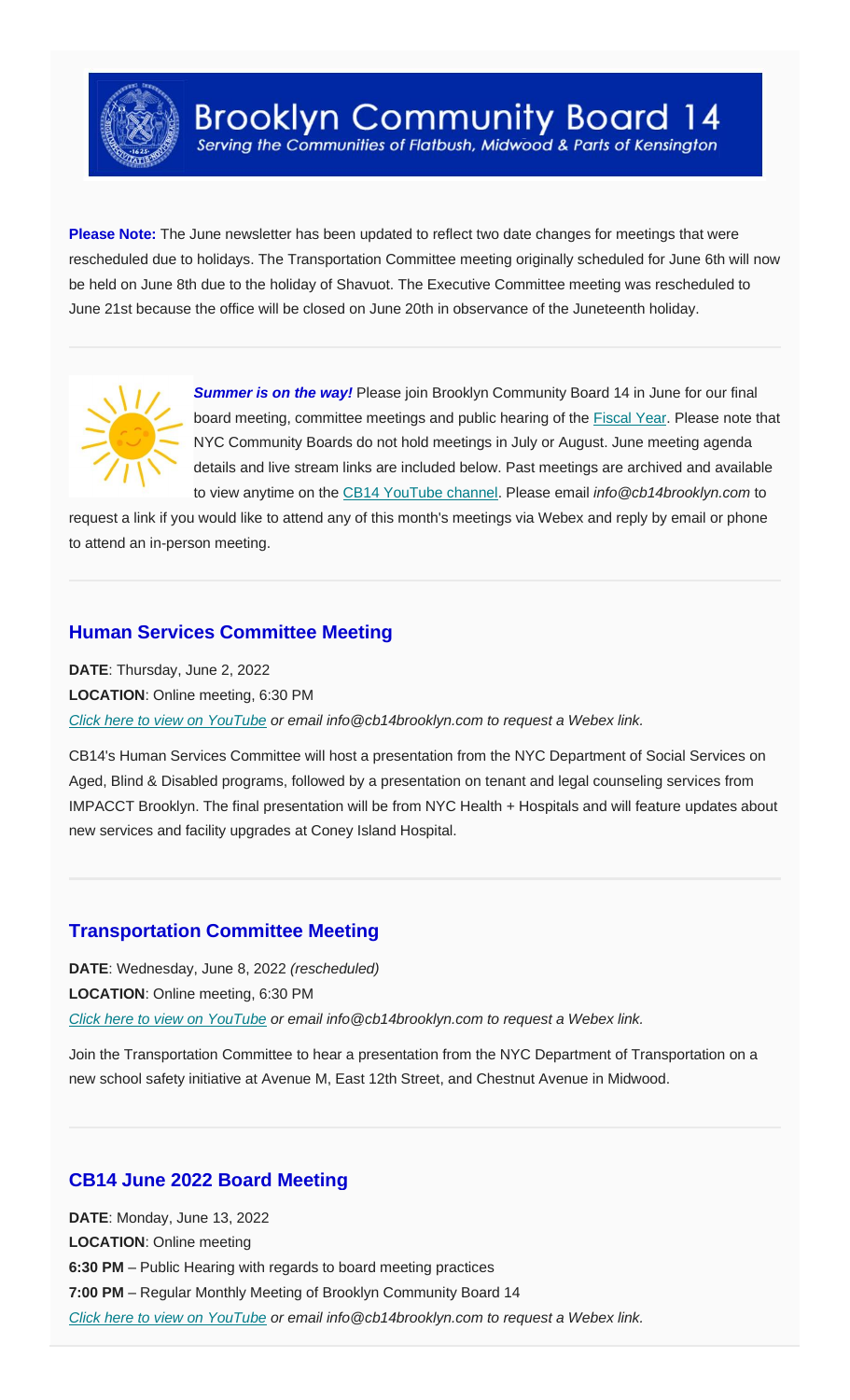Join CB14 online for a public hearing on board meeting practices at 6:30 PM, followed by the June 2022 monthly board meeting beginning at 7 PM. [Click here](https://www.cb14brooklyn.com/june-2022-board-meeting/) to view the board meeting agenda.

The New York State Legislature passed an amended Open Meetings Law that becomes effective on June 9th or once the State's [Emergency Order](https://www.governor.ny.gov/executive-order/no-116-declaring-disaster-emergency-state-new-york) expires. As of today, the emergency declaration ends on June 14th. Community Board 14 will therefore hold the June 13th Board meeting remotely, via Webex. A public hearing will be held in advance of the meeting regarding how to manage meeting practices according to the amended Open Meetings Law following the conclusion of the emergency order.

**[Click here to sign up](https://docs.google.com/forms/d/e/1FAIpQLSc7aDvSNWWndaqTaApvbZXkBlPQzCqSgmjAGjjjUqQAxzj2lA/viewform) to make an announcement of civic interest during the public session** at the end of the board meeting. Public speakers receive up to three minutes for announcements. Speaking requests must be received by 5 PM on the day of the meeting.

### **Youth Services, Education & Libraries Committee Meeting**

**DATE**: Thursday, June 16, 2022, 6:30 PM **LOCATION**: CB14 District Office *(810 East 16 Street, Brooklyn 11230)*

Join committee members for an in-person discussion about the 2022 Youth Conference which was held on April 27, 2022 at the LeFrak Center at Lakeside in Prospect Park. **It is required that you let us know by phone or email if you plan to attend this meeting.**

#### **CB14 Executive Committee Meeting**

**DATE**: Tuesday, June 21, 2022, 6:30 PM *(rescheduled)* **LOCATION**: CB14 District Office *(810 East 16 Street, Brooklyn 11230)*

This meeting is to discuss board committee practices and District Manager job review. **It is required that you let us know by phone or email if you plan to attend this meeting.**

## **Community Conversation about the Lakeshore Project**

**DATE**: Monday, June 22, 2022, 6:30 PM **LOCATION**: Online via WebEx & YouTube Live *[Click here to view on YouTube](https://youtu.be/kKYVgzqATY8) or email info@cb14brooklyn.com to request a Webex link.*

CB14's Community Environment, Cultural Affairs & Economic Development Committee will host a community conversation with Christian Zimmerman, VP, Capital & Landscape Management, Prospect Park Alliance, regarding the Lakeshore [Restoration Project.](https://www.prospectpark.org/get-involved/lakeshore-restoration-letter-of-support/)

### **Community Events & News**

CB14 shares information about local events hosted by City agencies, elected official's offices, and nonprofit partner organizations. Check out the list of what's happening in and